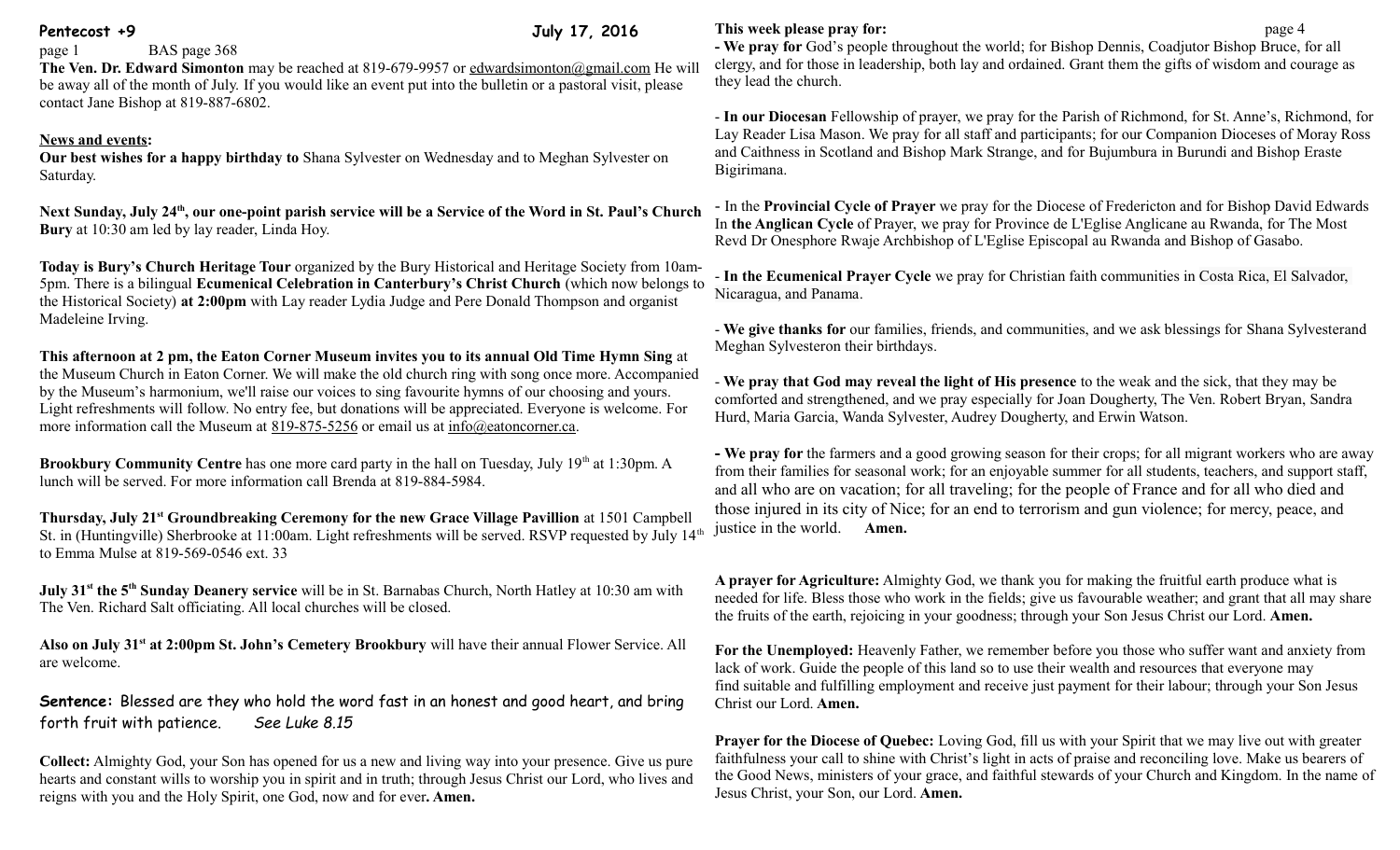**A Reading from the Book of Hosea…**<sup>2</sup>When the Lord first spoke through Hosea, the Lord said to Hosea, "Go, take for yourself a wife of whoredom and have children of whoredom, for the land commits great whoredom by forsaking the Lord."<sup>3</sup>So he went and took Gomer daughter of Diblaim, and she conceived and bore him a son.<sup>4</sup>And the Lord said to him, "Name him Jezreel; for in a little while I will punish the house of Jehu for the blood of Jezreel, and I will put an end to the kingdom of the house of Israel.<sup>5</sup>On that day I will break the bow of Israel in the valley of Jezreel."<sup>6</sup>She conceived again and bore a daughter. Then the Lord said to him, "Name her Lo-ruhamah, for I will no longer have pity on the house of Israel or forgive them.<sup>7</sup>But I will have pity on the house of Judah, and I will save them by the Lord their God; I will not save them by bow, or by sword, or by war, or by horses, or by horsemen." 8When she had weaned Loruhamah, she conceived and bore a son.<sup>9</sup>Then the Lord said, "Name him Lo-ammi, for you are not my people and I am not your God."<sup>10</sup>Yet the number of the people of Israel shall be like the sand of the sea, which can be neither measured nor numbered; and in the place where it was said to them, "You are not my people," it shall be said to them, "Children of the living God." *Hosea 1:2-10* 

### **Psalm 85 (**BAS page 818)

**A Reading from the Letter of Paul to the Colossians…**<sup>6</sup>As you therefore have received Christ Jesus the Lord, continue to live your lives in him, rooted and built up in him and established in the faith, just as you were taught, abounding in thanksgiving.<sup>8</sup>See to it that no one takes you captive through philosophy and empty deceit, according to human tradition, according to the elemental spirits of the universe, and not according to Christ.<sup>9</sup>For in him the whole fullness of deity dwells bodily,<sup>10</sup>and you have come to fullness in him, who is the head of every ruler and authority.<sup>11</sup>In him also you were circumcised with a spiritual circumcision, by putting off the body of the flesh in the circumcision of Christ;<sup>12</sup>when you were buried with him in baptism, you were also raised with him through faith in the power of God, who raised him from the dead. <sup>13</sup>And when you were dead in trespasses and the uncircumcision of your flesh, God made you alive together with him, when he forgave us all our trespasses,<sup>14</sup>erasing the record that stood against with its legal demands. He set this aside, nailing it to the cross.<sup>15</sup>He disarmed the rulers and authorities and made a public example of them, triumphing over them in it.

(<sup>16</sup>Therefore do not let anyone condemn you in matters of food and drink or of observing festivals, new moons, or sabbaths.<sup>17</sup>These are only a shadow of what is to come, but the substance belongs to Christ.<sup>18</sup>Do not let anyone disqualify you, insisting on self-abasement and worship of angels, dwelling on visions, puffed up without cause by a human way of thinking,<sup>19</sup>and not holding fast to the head, from whom the whole body, nourished and held together by its ligaments and sinews, grows with a growth that is from God.) *Colossians 2:6-15 (16-19)*

**The Holy Gospel of our Lord Jesus Christ according to Luke…**Jesus was praying in a certain place, and after he had finished, one of his disciples said to him, "Lord, teach us to pray, as John taught his disciples."<sup>2</sup>He said to them, "When you pray, say: Father, hallowed be your name. Your kingdom come.<sup>3</sup>Give us each day our daily bread.<sup>4</sup>And forgive us our sins, for we ourselves forgive everyone indebted to us. And do not bring us to the time of trial."<sup>5</sup>And he said to them, "Suppose one of you has a friend, and you go to him at midnight and say to him, 'Friend, lend me three loaves of bread; for a friend of mine has arrived, and I have nothing to set before him.'<sup>7</sup>And he answers from within, 'Do not bother me; the door has already been locked, and my children are with me in bed; I cannot get up and give you

anything.'<sup>8</sup> I tell you, even though he will not get up and give him anything because he is his friend, at least because of his persistence he will get up and give him whatever he needs.<sup>94</sup>So I say to you, Ask, and it will be given you; search, and you will find; knock, and the door will be opened for you.<sup>10</sup>For everyone who asks receives, and everyone who searches finds, and for everyone who knocks, the door will be opened.<sup>11</sup>Is there anyone among you who, if your child asks for a fish, will give a snake instead of a fish?<sup>12</sup>Or if the child asks for an egg, will give a scorpion?<sup>13</sup>If you then, who are evil, know how to give good gifts to your children, how much more will the heavenly Father give the Holy Spirit to those who ask him!" *Luke 11:1-13*

**Reflection:** Prayer is a puzzle to most of us. I'm not sure most of us even know why it is that we pray. In this self-oriented culture of ours, many people pray as a form of sanctified wish-fulfillment. They think they can put a prayer coin in the slot machine and have all their dreams come true--if they pray the right way. Then there are others who reject prayer altogether as a remnant from the days when people thought God was directly responsible for things like the weather.

Gospel lesson contains three teachings about prayer. I think the one we hear is "Ask, and it will be given you; search, and you will find; knock, and the door will be opened for you. For everyone who asks receives, and everyone who searches finds, and for everyone who knocks, the door will be opened". We hear it, and yet I'm not sure we know quite what to make of it. Those who pray only for their own self-interest find in this statement a promise that their wishes will be granted. Those who object to that kind of thinking may simply reject it. It's problematic at best. After all, who of us hasn't had the experience of praying for something that seemed right and good, only to ask and not receive? So what do we make of this? I think the first clue to understanding "everyone who asks receives" is that all of our praying must be an expression of seeking first God's Kingdom. Luke tends to emphasize the importance of persisting in prayer and not giving up. We can trust that God loves us unconditionally and is working in our lives with grace before we even know we have a need. Jesus assured us that we can pray for all our concerns, however ng that God knows our needs and is already working in each life to bring grace and peace, and mercy and love, us and new life.

**Chuckles: While sports fishing off the Florida coast,** a tourist capsized his boat. He could swim, but his fear of alligators kept him clinging to the overturned craft.

Spotting and old beachcomber standing on the shore, the tourist shouted, "Are there any gators around here?!"

"Naw," the man hollered back, "they ain't been around for years!"

"Feeling safe, the tourist started swimming leisurely toward the shore.

About halfway there he asked the guy, "How'd you get rid of the gators?"

"We didn't do nothin'," the beachcomber said. "The sharks got 'em."

**A man loved to play golf.** It was the one activity he looked forward to every week. One Saturday, he returned home from a scheduled three-some much earlier than his wife expected. She asked him why he was home so early.

"Do you want to play golf with someone who whines about every shot, complains about everything on the course, and makes noises when you're trying to make an important shot?", he asked.

"No, I don't," answered his wife.

"Well, neither did they!"